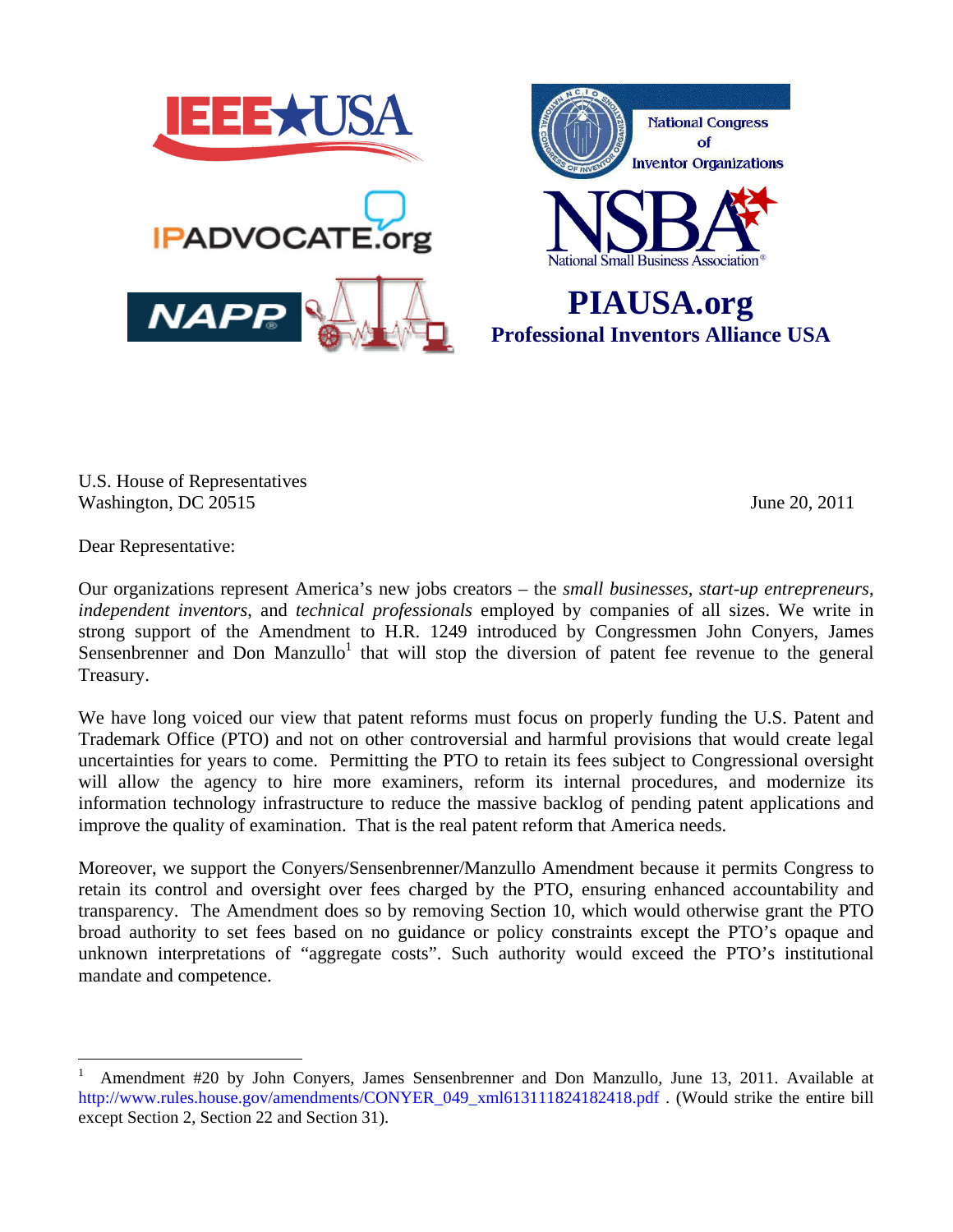The PTO is not a neutral, disinterested party in fee-setting; it has a prima facie conflict of interest because of its direct administrative stake in the outcome. PTO's prior record raises concerns that Section 10 would allow the PTO to meet "the aggregate estimated costs to the Office" constraint while *skewing* fees among various components to serve its administrative convenience of suppressing incoming workload. Fee apportionment necessarily affects important public policy questions and must be reserved by Congress.

We also urge you to oppose the Managers' Amendment<sup>2</sup> that would establish a 15% surcharge on all current PTO fees and give the PTO the authority to raise the examination fee from \$220 to \$5,020 in a new prioritized examination track. This would divert scarce resources away from the standard examination track and provide yet another bailout for large corporations that can afford to pay a king's ransom to escape PTO "backlog purgatory." Rather, Congress should address the PTO backlog problem more broadly by returning to PTO at least a portion of the \$0.7 billion of fees *already paid* on applications in the backlog *awaiting examination*. This would be a much fairer solution, permitting the PTO to address pendency for *all* applicants – not only for a few with deeper pockets.

Neither of these proposed changes is supported by an objective financial analysis showing that it is justified based on actual PTO costs. The 15% fixed increase to all applicants and existing patentees is clearly arbitrary, while the 22-fold higher fee for prioritized examination is transparently discriminatory against small firms and independent inventors. We would support reasonable fee increases but Congress should insist that all fee increases be based on objective financial analysis and projections persuasively demonstrating that they are justified by PTO's actual costs.

Finally, we turn your attention to a major legal flaw in H.R. 1249 which indicates lack of adequate forethought in drafting and amending this bill. Owing to substantial spread in examination timing across examiner workgroups at PTO, a later-filed application can be issued well before an earlier-filed prior-art application reaches an examiner's desk for examination. With no effective legal recourse available to the first-filer of the pending application for removing the later-filed issued patent, the second-filer would end up with a valid patent, solely due to PTO administrative delay variations. This result is in direct contradiction to H.R. 1249's stated purpose of awarding patents to the first-inventor-to-file.

These concerns are explained in further detail in a supplement to this letter available online at http://j.mp/SB-Objection. We thank you for your attention and urge you to vote in support of the Conyers/Sensenbrenner/Manzullo Amendment and oppose the Managers' Amendment in its current form.

Sincerely,

 $\overline{a}$ 

*IP Advocate National Small Business Association National Association of Patent Practitioners Professional Inventors Alliance USA* 

*IEEE-USA National Congress of Inventor Organizations* 

**Contacts for more information:**  Erica Wissolik, IEEE-USA, e.wissolik@ieee.org, (202) 530-8347

 $2^{2}$  Amendment #15 by Lamar Smith, June 13, 2011. Available at http://www.rules.house.gov/amendments/MgrAmdt613111816461646.pdf